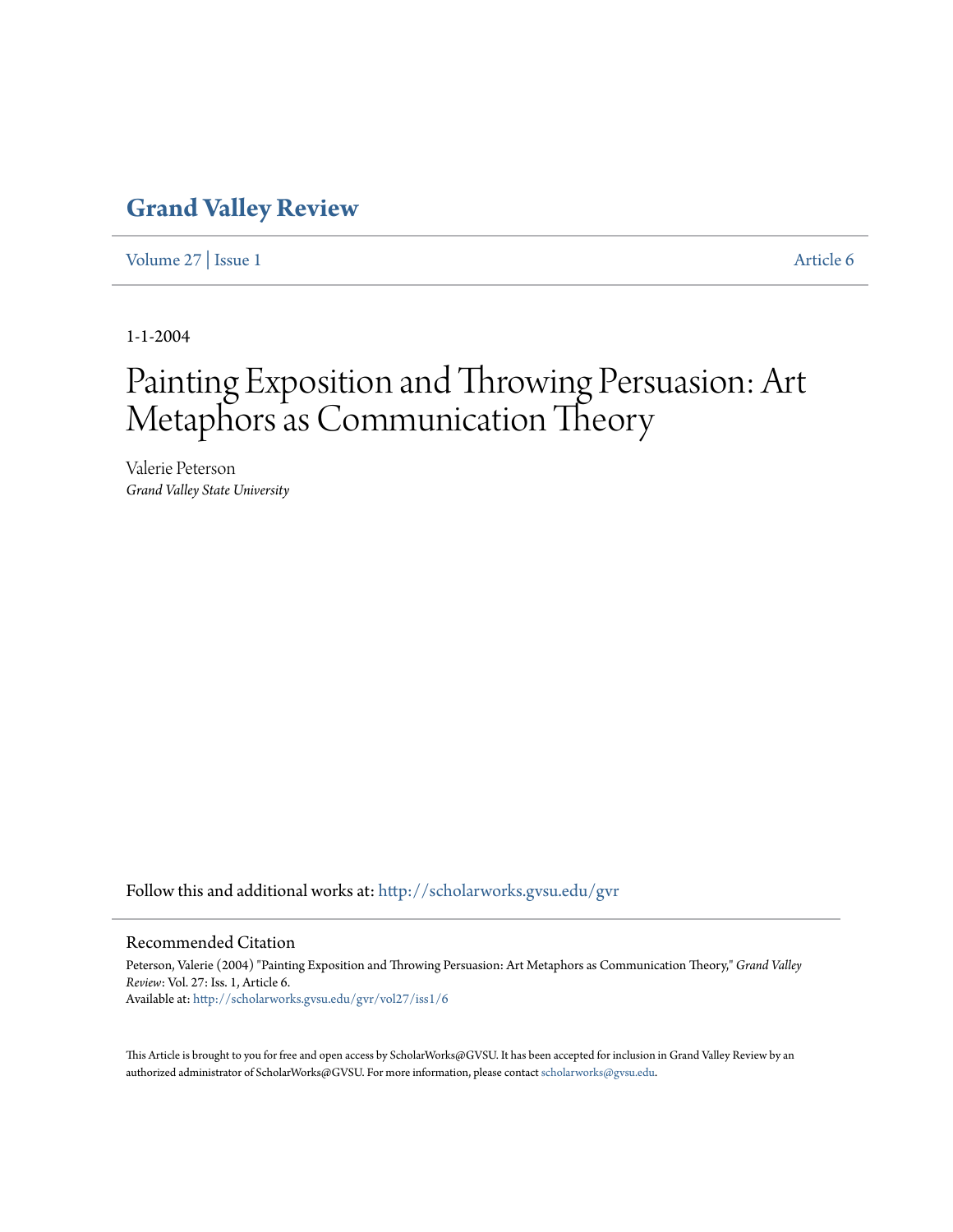# **Painting Exposition and Throwing Persuasion: Art Metaphors as Communication Theory**

*Valerie V. Peterson (Ph.* 'D., *University* of *Iowa) is a visiting assistant professor in the Jchool* of *Communications at (jrand Valley Jtate University. 'lfer research areas are rhetorical theory and criticism, visual communication, and relationships between popular culture and identity. Jhe can be reached at petersov@gvsu. edu.* 

... the conduit metaphor is leading us down a technological and social blind alley. That blind alley is mass communications systems coupled with mass neglect of the internal. human systems responsible for nine-tenths of the work in communicating.

We think we are 'capturing ideas in words,' and funneling them out to the greatest public in the history of the world.

But if there are no ideas 'within' this endless flood of words, then all we are doing is replaying the myth of Babel-centering it, this time, around a broadcasting tower (Reddy, 310).

**M**etaphors guide perception of, thought about, and action toward phenomena of human existence, including various practices and forms of communication. The writings of prominent scholars both illustrate and assert this fact (Aristotle, 1954, 1991; Berger & Luckmann, 1966; Black, 1962; Bruns, 1987; Burke, 1962, 1978; Carlston, 1987; Carey, 1989; Fromm, 1956; Lakoff, 1987, 1996; Lakoff &Johnson 1980, 1999; Lakoff & Turner, 1989; Ortony, 1979; Postman & Weingartner, 1969; Reddy, 1979; Ricoeur, 1975). One of the most popular and pervasive metaphors of communication is the conduit metaphor.

The conduit metaphor, and the transmission models it informs, remain the dominant perspective-shaping metaphor of communication despite scholarly attempts to complicate matters. In 1979, Reddy critiqued the conduit metaphor and offered an alternative to it, but his alternative was a complex "toolmakers paradigm'' that had little impact in the wider discourses about com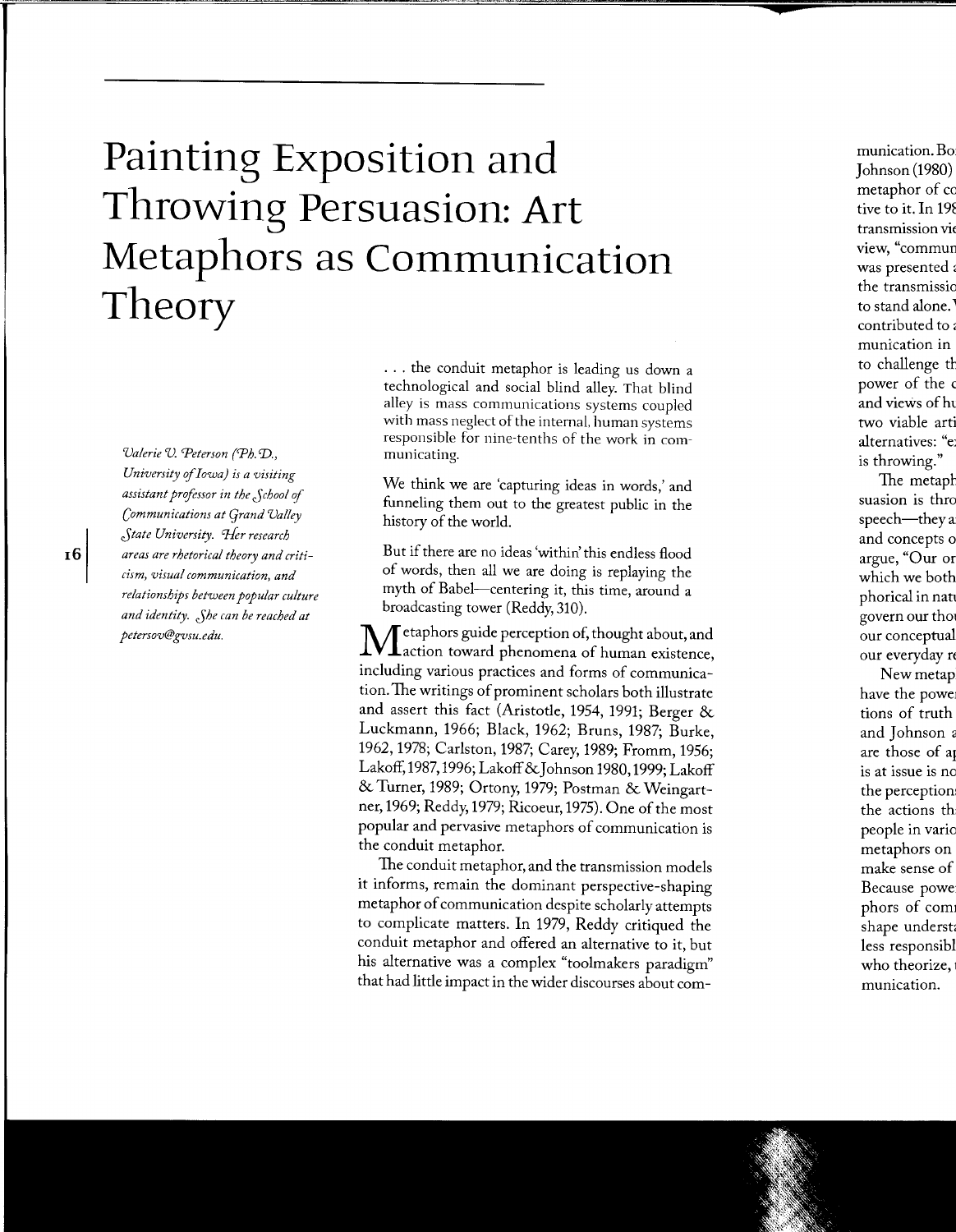munication. Borrowing from Reddy (1979), Lakoff and Johnson (1980) also discussed and critiqued the conduit metaphor of communication, but offered no alternative to it. In 1989, Carey offered both a critique of the transmission view of communication and an alternative view, "communication as ritual," but this alternative was presented as a complementary-supplemental to the transmission view of communication and unable to stand alone. While these and other discussions have contributed to a more complex understanding of communication in academic circles, they have done little to challenge the widespread appeal and explanatory power of the conduit metaphor and related models and views of human communication. This essay offers two viable artistic metaphors of communication as alternatives: "exposition is painting" and "persuasion is throwing."

The metaphors "exposition is painting" and "persuasion is throwing" are not simply fanciful uses of speech—they are avenues to understanding experiences and concepts of everyday life. As Lakoff and Johnson argue, "Our ordinary conceptual system, in terms of which we both think and act, is fundamentally metaphorical in nature" $(3)$ . Because the concepts we live by govern our thought, actions, perceptions, and relations, our conceptual system "plays a central role in defining our everyday realities" (3).

New metaphors, as well as conventional metaphors have the power to define reality (157). "Though questions of truth do arise for new metaphors," Lakoff and Johnson assert, "the more important questions are those of appropriate action. In most cases, what is at issue is not the truth or falsity of a metaphor but the perceptions and inferences that follow from it and the actions that are sanctioned by it (158). Because people in various contexts of power may impose their metaphors on others, they may shape the way others make sense of their experiences and their world (157). Because powerful people get to impose their metaphors of communication, they are in a position to shape understandings of communication in more or less responsible ways. This is especially true of those who theorize, talk about, write about, and teach communication.

#### **Metaphors and Models**

Scholars throughout the ages have asserted the creative-logical power of metaphors and models, and their significance in sense making. In early conceptualizations of rhetoric, Aristotle (1991) illustrates the profound effect of metaphor as a trope of speech and poetry and how, compared to other rhetorical methods and tropes, "[m] etaphor most brings about learning" (Kennedy, 243-244). Many subsequent discussions of metaphor have reflected Aristotle's primarily stylistic perspective, but others have offered more complex and foundational explanations. In Models and Metaphors (1962), for example, Max Black attempts to clarify the ontological character of philosophical inferences from grammar. His interaction view of metaphor is an extension of I. A. Richards' (1936) formulation, which he describes thus: "our thoughts [about the two terms featured in a metaphor] are 'active together' and 'interact' to produce a meaning that is a resultant of that interaction" (38). Black's extension of this understanding recognizes the possibility of creating new (not simply conventional) metaphors, and the possibility that metaphors themselves are affected by the instances of their use.

In his chapter "Models and Archetypes," Black (1962) relates metaphors to models. Cautioning against simple comparisons of metaphor to brief statements and of models to allegory or fable, Black writes,

Use of theoretical models resembles the use of metaphors in requiring analogical transfer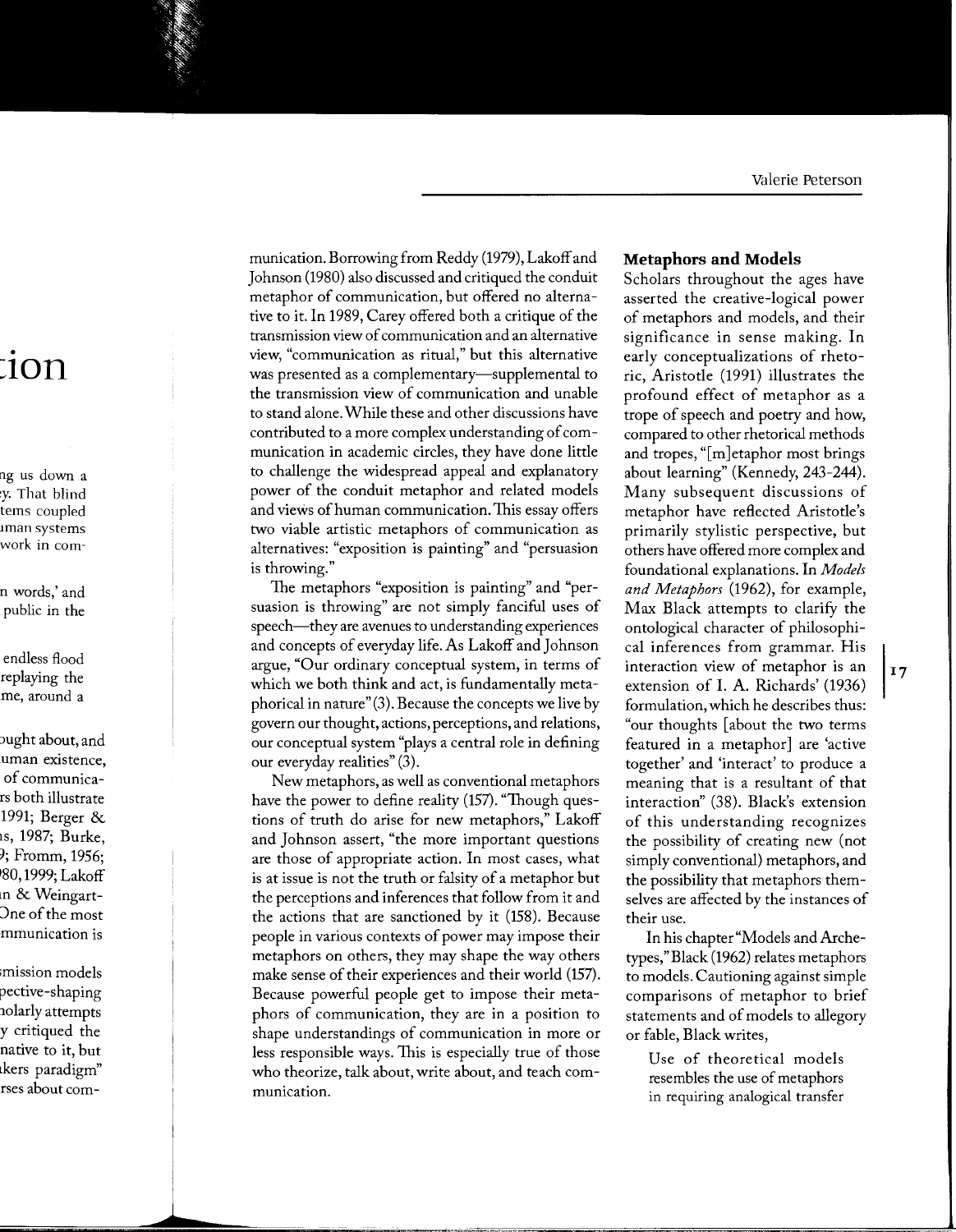of a vocabulary. Metaphor and model-making reveal new relationships; both are attempts to pour new content into old bottles. But a metaphor operates largely with *commonplace* implications. You need only proverbial knowledge, as it were, to have your metaphor understood; but the maker of a scientific model must have prior control of a well-knit scientific theory if he is to do more than hang an attractive picture on an algebraic formula. Systematic complexity of the source of the model and capacity for analogical development are of the essence. (238-239)

In other words, while metaphors and models have much in common, their difference is a matter of sophistication: metaphors are more familiar, commonplace, and proverbial, while models are more specialized, complex, and theoretical. As Toulmin (1953) put it:

a great virtue of a good model is that it does suggest further questions, taking us beyond the phenomena from which we began, and tempts us to formulate hypotheses which turn out to be experimentally fertile ... Certainly this is the suggestiveness, and systematic deployability, that makes a good model something more than a simple metaphor. (38-39)

Despite this difference in sophistication between metaphors and models, however, basic analogies or "root metaphors" often underlie theories upon which models are constructed (Pepper, 1942, 91-92). When a root metaphor operates as a foundation to a model, its structural characteristics become basic concepts of explanation and description for the model. This is why we often find simple, common metaphors corresponding to more complex, sophisticated theoretical models.

Kenneth Burke (1962) explains the part metaphors play in how people make sense of complex processes and phenomena by showing how the literal or realistic application of metaphor "brings out the thisness of a that, or the thatness of a this" in the form of perspective (503). The result of the relationship between metaphor and perspective is "incongruity,' because the seeing of something in terms of something else involves a 'carrying-over' of a term from one realm into another [non-identical realm]"(504). Ricoeur's *1be*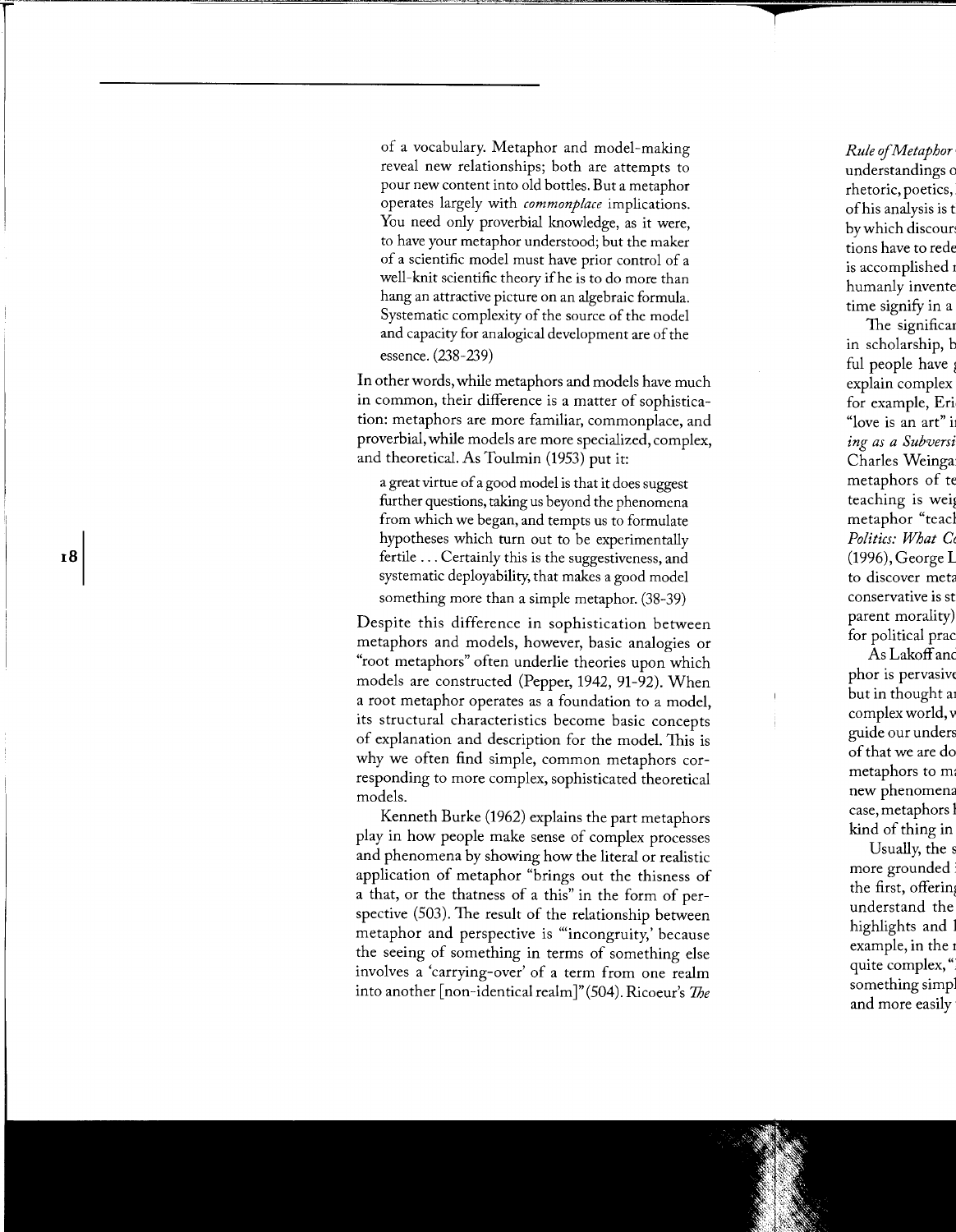*Rule* of *Metaphor* (1975) offers an extended discussion of understandings of metaphor throughout history and in rhetoric, poetics, linguistics, and philosophy. The theme of his analysis is that "metaphor is the rhetorical process by which discourse unleashes the power that certain fictions have to redescribe reality" (7) .This, Ricoeur argues, is accomplished not by concepts or contexts, but by the humanly invented verb "to be" which can at the same time signify in a metaphor both "is not" and "is like."

The significance of metaphor is not only asserted in scholarship, but is reflected in the ways thoughtful people have gone about trying to understand and explain complex processes. In *7beArt* of *Loving* (1956), for example, Erich Fromm follows out the metaphor "love is an art" in both theory and practice. In *Teaching as a Subversive Activity* (1969), Neil Postman and Charles Weingartner consider and discard numerous metaphors of teaching (e.g., teaching is gardening, teaching is weight training) before settling on the metaphor "teaching is meaning-making." In *Moral Politics: What Conservatives Know that Liberals Don't*  (1996), George Lakoff analyzes the language of politics to discover metaphors of family-based morality (e.g., conservative is strict father morality, liberal is nurturant parent morality) and implications of these metaphors for political practice.

As Lakoff and Johnson (1980) have observed, "Metaphor is pervasive in everyday life, not just in language but in thought and action'' (3). As humans who live in a complex world, we often use conventional metaphors to guide our understandings without conscious awareness of that we are doing so (4). We also use newly designed metaphors to make sense of familiar phenomena (and new phenomena) in new and different ways. In either case, metaphors help us "understand and experience one kind of thing in terms of another" (5).

Usually, the second term/concept in a metaphor is more grounded in physical or cultural experience than the first, offering a more concrete means by which to understand the first. The second term/concept also highlights and hides various aspects of the first. For example, in the metaphor "life is a journey," something quite complex, "life," is being metaphorically related to something simpler, or at least more directly experienced and more easily understood: "a journey."We know that journeys involve travel through time and space (journeys highlight travel, time, and space). We know they often involve choices along pathways and obstacles and rewards (journeys highlight choices, pathways, obstacles, and rewards). We also know that others may come and go and that we will gather experiences along the way (journeys highlight other travelers and varied experiences). This is different from, say, the metaphor "life is a gift" where such things as gift-givers, gratitude, and value are emphasized. Because we have concrete cultural and physical experiences of journeys (the second part of the metaphor), we can use journeys to make sense oflife (the more complex first part of the metaphor).

In what follows, I turn to the phenomenon of communication itself. First, I discuss the virtues and vices of dominant communication models and metaphors. Then I consider some prominent alternative models and metaphors, and why they have failed to challenge more dominant understandings. Finally, I present two metaphors of communication to the reader for consideration. Each metaphor regards a different genre of communication (one pertains to exposition, the other persuasion) but both are relevant to various forms of communication (e.g., spoken, written). Compared to other options, these metaphors offer a more complete alternative to the conduit metaphor for two main reasons. First, these metaphors and the broader "communication is art" metaphor they entail, highlight the human, artistic complexities of process (action) over the simplifica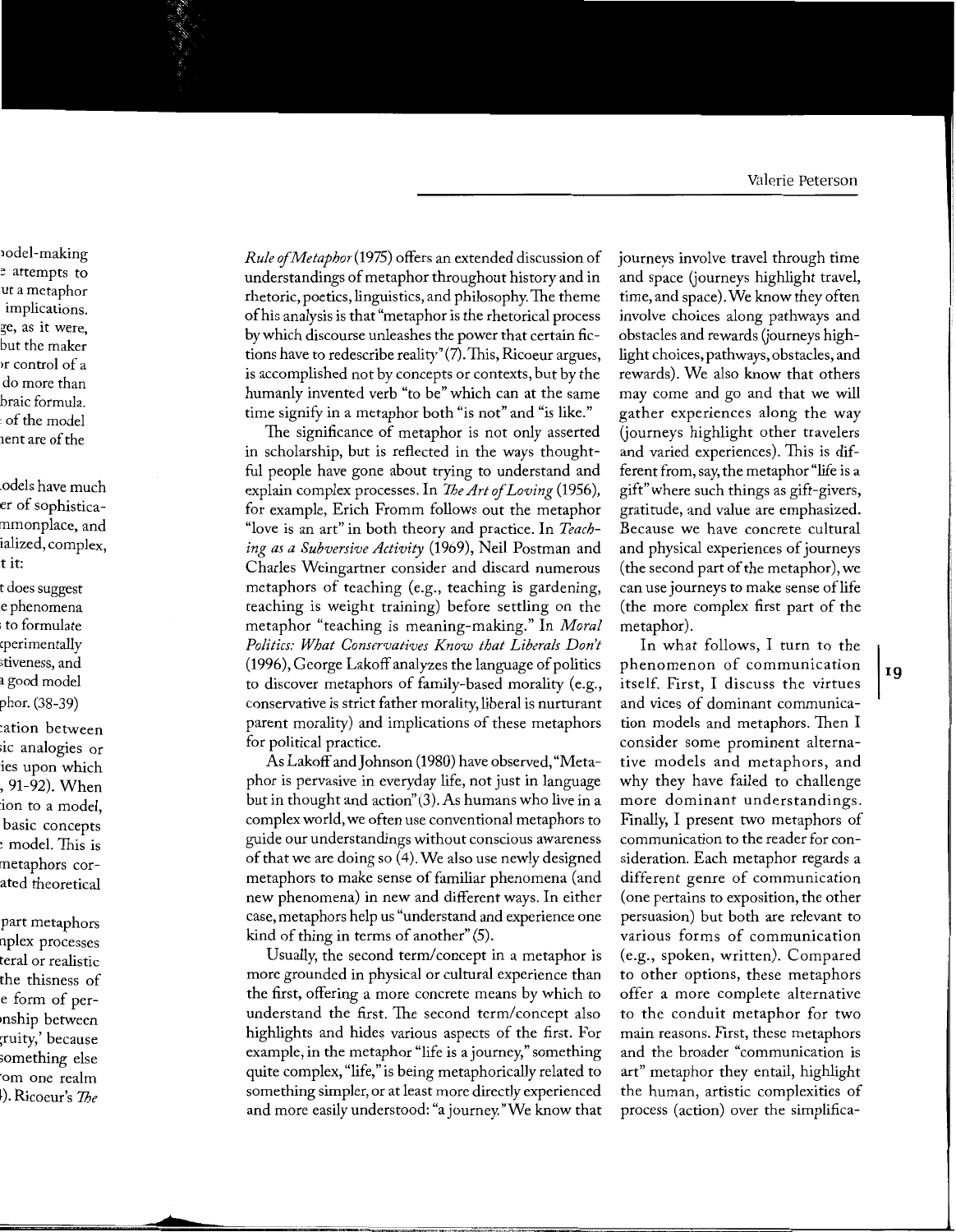tion of product (stuff). And second, these metaphors highlight qualities of transmission in much the same way as the conduit metaphor. Consequently, they are capable of replacing (rather than simply supplementing or complicating) the dominant conduit metaphor.

#### **The 'Iransmission Models and the Conduit Metaphor**

Human communication is difficult to describe. Situated in various social and historical contexts, particular to individual persons, and infinitely complex, our speech and writing practices defy adequate description and explanation. Not surprisingly, attempts to conceptualize communication processes are fraught with difficulty. Probably the most familiar attempt to make sense of communication is the transmission model (otherwise known as the SMCR model, the speaking model, the communication model, the transaction model, etc.). The transmission model, or variations of it, can be found in many introductory communication textbooks and most speech textbooks (e.g., Bovee, 2003; Brydon & Scott, 2003; Hamilton, 2003; Koch, 2004; Lucas, 2001; Pearson, Nelson, Titsworth & Harter, 2003; Snellow, 2003; Tubbs & Moss, 2003; Tuman & Fraleigh, 2003; Verderber & Verderber, 2003).

The SMCR version of the transmission model of communication describes the process of communication as *sending.* Specifically, a Sender sends a Message through a Channel to a Receiver or Audience (who may also be a Sender). Communication is accomplished in a particular Context (or Situation) despite Noise (both

internal and external) and it often elicits Feedback. This popular, dominant, and widespread depiction of communication grows out of human experience with material reality and has significant explanatory strength. Like other depictions, it is a result of our tendency to make sense of unbounded phenomena by describing them in more concrete and bounded terms.

Related versions of the transmission model often include components (key terms) of the SMCR model. Some include the terms "encoding," "decoding," and "symbols" and further highlight "information transfer" as the essence of the process at hand (see Brydon & Scott, 2003, Hamilton, 2003; Snellow, 2003). Some older versions of the model deemed unsatisfactory include the linear model (outdated because of it flows in only one direction), and the interactive model, a twoway, turn-taking depiction of information transfer (see Snellow, 2003). A more recent version of the transmission model is the transactional model (see Brydon & Scott, 2003; Snellow, 2003; Tuman & Fraleigh, 2003). In this model, sending and receiving is described as a simultaneous exchange occurring between two or more people.

Transmission models of communication have their roots in religion and the transportation of information through space for the purposes of control (Carey, 1989). Borrowing terms from information processing of telecommunications technologies, the models adequately explain the sharing of simple, generic, and widely agreed-upon information and reflect, to some degree, the practice of quotation and the translation of expressions from one language to another. The models are implicit in many studies of public address and other qualitative communication scholarship and are even more common in, if not essential to, social scientific communication research.

Unfortunately, however, by reducing complex, timesensitive, situated, and potentially reality-building processes into simple deliveries of information "stuff," transmission models have the tendency to contribute to the chaos of modern culture (Carey, 1989, 34). As Reddy (1979) puts it, we have come to hold the mistaken view that "the more signals we can create, and the more signals we can preserve, the more ideas we 'transfer' and 'store.' We neglect the crucial ability to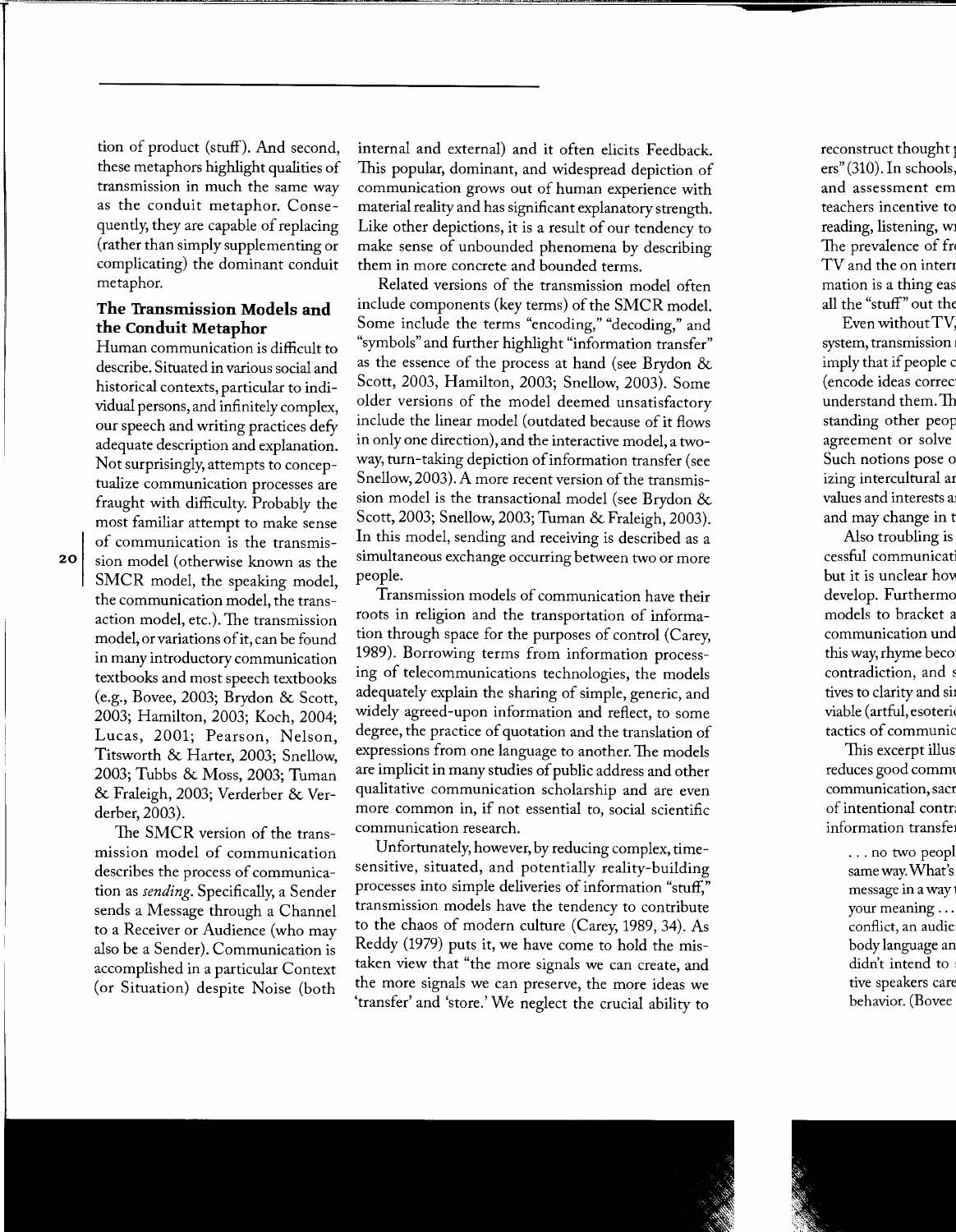reconstruct thought patterns ... and this ability founders" (310). In schools, for example, standardized testing and assessment emphasizing "subject matter" give teachers incentive to teach "facts" rather than skills in reading, listening, writing, logic, and critical thinking. The prevalence of free-floating information "stuff" on TV and the on internet gives people a sense that information is a thing easily obtained by searching through all the "stuff" out there.

Even without TV, the internet, and the public school system, transmission models have problems because they imply that if people could just say things the "right way" (encode ideas correctly, overcome noise), others would understand them. They also suggest that simply understanding other people is all that is required to reach agreement or solve problems arising between them. Such notions pose obvious difficulties for conceptualizing intercultural and political communication where values and interests are often at stake and in competition and may change in the process of deliberation.

Also troubling is how, in transmission models, successful communication is understood of as reception, but it is unclear how capacities of reception grow and develop. Furthermore, the tendency of transmission models to bracket aesthetic or "incidental" aspects of communication undermines nuances of interaction. In this way, rhyme becomes superficial, oxymoron becomes contradiction, and sarcasm becomes hostility. Incentives to clarity and simplicity take precedence over other viable (artful, esoteric, witty, idiosyncratic, experimental) tactics of communication.

This excerpt illustrates how the transmission model reduces good communication to clear and unambiguous communication, sacrificing artful, comedic, or other uses of intentional contradiction in the interest of effective information transfer:

... no two people encode a message in quite the same way. What's important is that you encode your message in a way that allows your audience to grasp your meaning ... if your words and body language conflict, an audience is more likely to believe your body language and thus may receive a message you didn't intend to send. To avoid confusion, effective speakers carefully coordinate their words and behavior. (Bovee 9)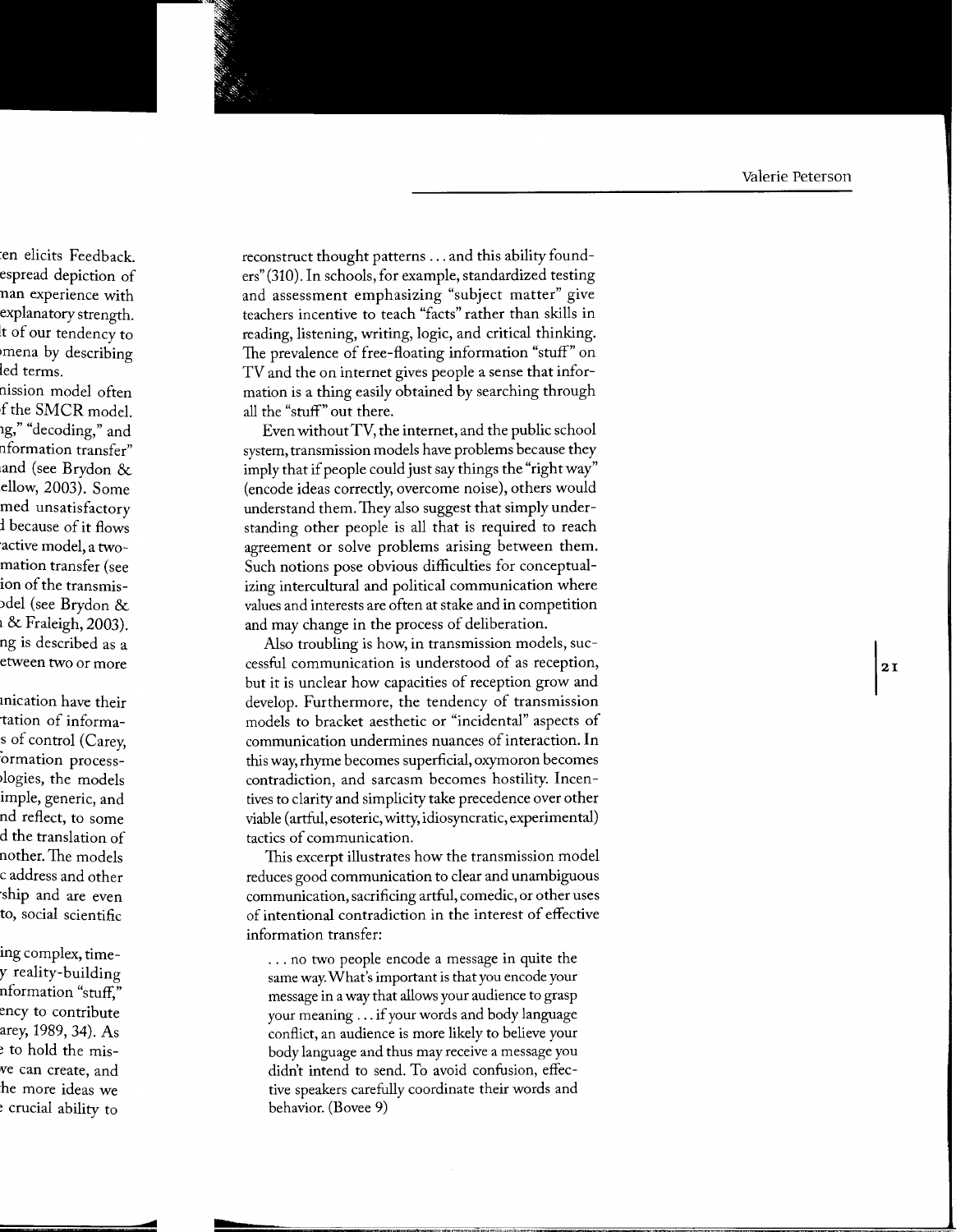In *Metaphors We Live By* (1980) Lakoff and Johnson critique transmission models of communication by identifying them as entailments of the conduit metaphor. Referring to Reddy (1979), they show how, according to the conduit metaphor, words are seen as containers of meanings and minds are seen as containers of words. Communication occurs when words carry (or transmit) meanings along a conduit (by means of a medium such as speech or text) from one mind to another. Lakoff and Johnson show the flaws with this way of understanding communication by offering examples where context is necessary for understanding and where words mean different things to different people (1980, 12).

While Lakoff and Johnson effectively point out the weaknesses of the conduit metaphor and the way it implies the transmission of information, they do not offer an alternative to it. Instead, they describe human communication as systematic metaphorical relations, both creative and logical, grounded in bodily experience and cultural tradition. Their goal in *Metaphors We Live By* (1980) is not to support existing metaphors or invent new ones, but to draw attention to a variety of popular metaphors and to describe and illustrate the complex metaphorical nature ("imaginative rationality") of language.

#### **Some Existing Alternatives**

In *Communication as Culture* (1989), James Carey describes a ritual view of communication to draw attention to aspects of communication overlooked by more popular and pervasive understandings. This alternative view of is also a kind of conduit metaphor, but the direction of flow is centrifugal. Carey's ritual view of communication highlights "sharing,""participation,""association,""fellowship," and "the possession of a common faith" (18). The emphasis of "communication" is ritual" on commonness, communion, and community is directed toward shared beliefs and the maintenance of society in time rather than imparting information and the extension of messages in space (18).

While Carey tries to articulate, recuperate and privilege a ritual view of communication, he casts it as a counterpart to the transmission view. "A ritual view," writes Carey, "does not exclude the processes of information transmission or attitude change. It merely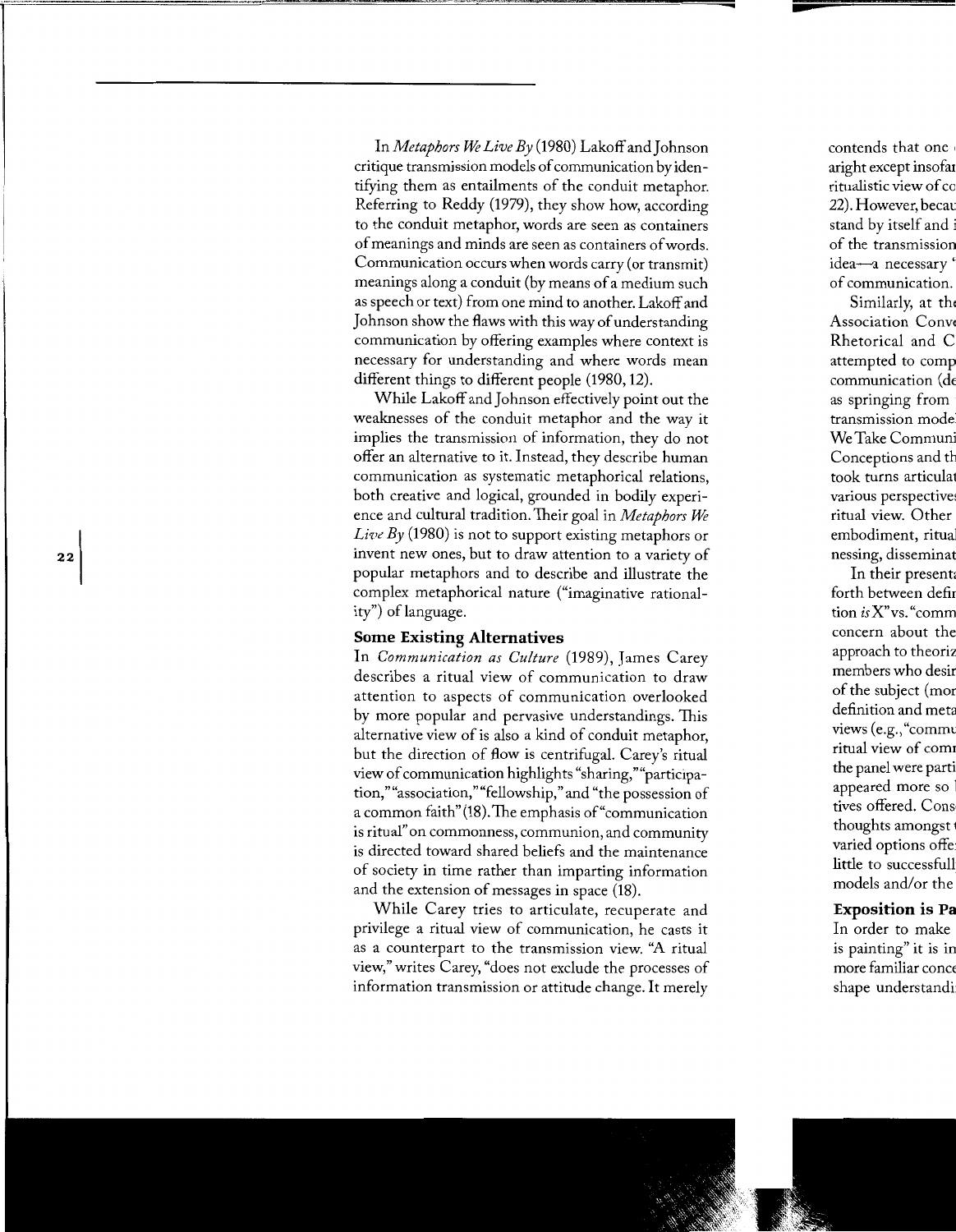contends that one cannot understand these processes aright except insofar as they are cast within an essentially ritualistic view of communication and social order" (21- 22). However, because Carey's alternative view does not stand by itself and is overshadowed by the dominance of the transmission model, it remains a supplemental idea-a necessary "other" to the main understanding of communication.

Similarly, at the 2002 National Communication Association Convention, a panel sponsored by the Rhetorical and Communication Theory Division attempted to complicate dominant understandings of communication (described in introductory comments as springing from the conduit metaphor and various transmission models). As part of a panel titled "What We Take Communication to be: Alternative Theoretical Conceptions and their Consequences," invited scholars took turns articulating views of communication from various perspectives. One of the scholars discussed the ritual view. Other perspectives/views discussed were embodiment, ritual, practice, failure, translation, witnessing, dissemination, and transcendence.

In their presentations, panelists often slid back and forth between definition and metaphor ("communication *is* X"vs. "communication *as* X") and expressed little concern about the distinction. The playful, shotgun approach to theorizing was criticized by some audience members who desired a more comprehensive treatment of the subject (more discussion of differences between definition and metaphor) and/or a more inclusive list of views (e.g., "communication is/as power"). Like Carey's ritual view of communication, the views presented on the panel were partial (each its own "minority" view) and appeared more so because of the number of perspectives offered. Consequently, while the panel provoked thoughts amongst the scholars present, the various and varied options offered by this coalition of panelists did little to successfully challenge dominant transmission models and/or the conduit metaphor.

#### **Exposition is Painting**

In order to make sense of the metaphor "exposition is painting" it is important to explore the second and more familiar concept/term of the pair and how it might shape understandings of the first. In most instances, painting is an art, though some kinds of painting are more decorative than other kinds. A person might paint a house in order to protect and beautify it, or paint a canvas in an effort to create an aesthetically pleasing artifact worth of display. The examples of painting offered here are drawn from the latter sort, but anyone familiar with the intricacies of architectural or industrial painting could find counterparts in those practices consistent with the metaphor at issue.

Painting is a process (not simply a product) done by a person (or people). This means successful painting requires time-related know-how: knowing when to do what and knowing how long to allow for various stages of the process. In order to paint, painters make use of media (e.g., the paint itself and any additives) and tools (e.g., brushes, palette knives). They also use methods and techniques (e.g., layering to create texture and painting straight from the tube), rules or maxims of painting (e.g., lay in larger areas of color first), and any native or acquired talents of their own. Because some paintings are judged as better or worse than other paintings, the methods and techniques of those who paint "better" work has been studied, approximated, and taught. This is what makes painting a social practice and a cultural practice. It is also what makes painting an art and not simply a knack or instinctive talent.

There are too many methods and techniques of good painting to list, but a few are offered here to suggest what the metaphor "exposition is painting" highlights and what it can contribute to an understanding of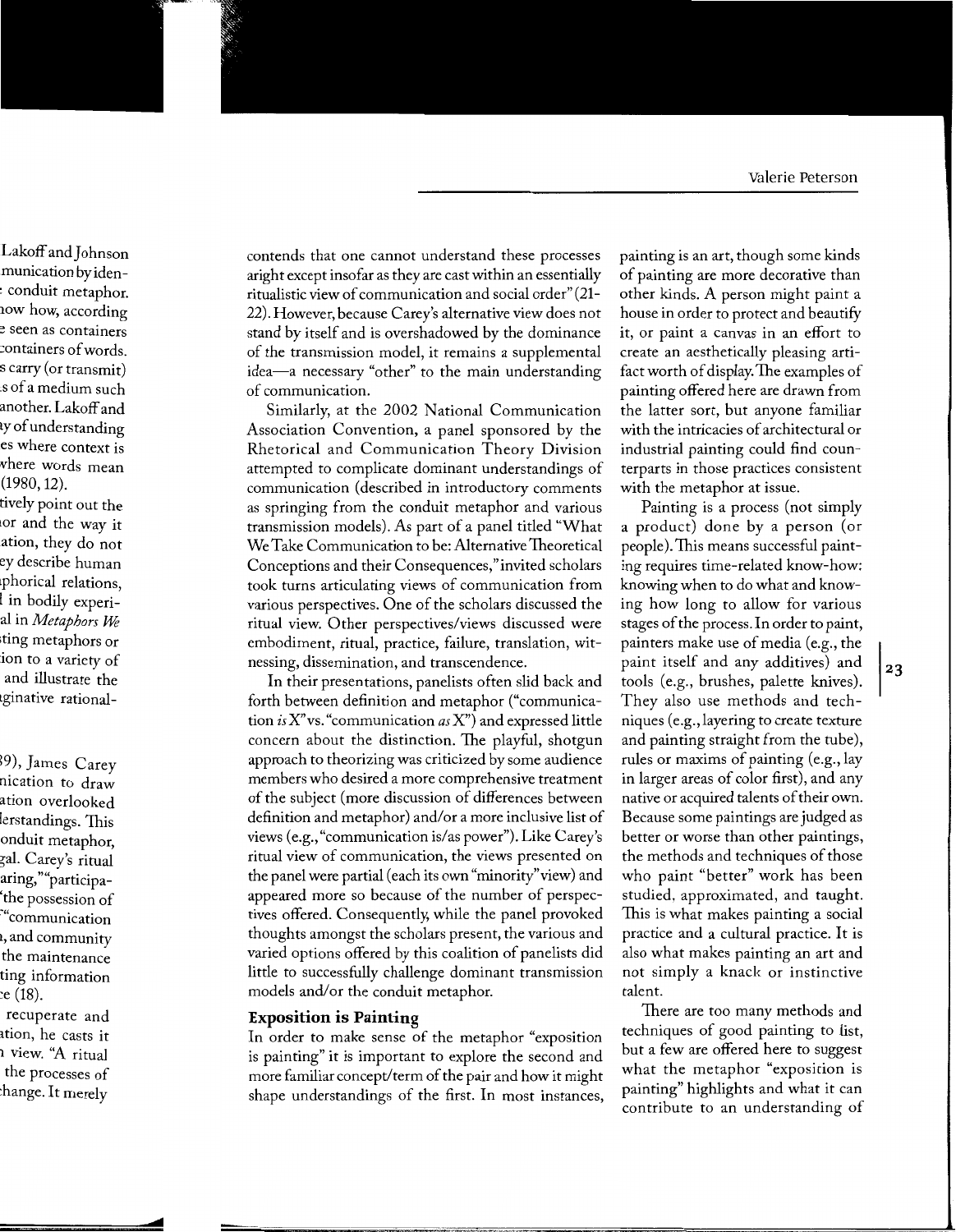expository speech and writing. In general, a good painting begins with the preparation of the painting surface so that it will accept paint and other media as desired. If realism is an aim, it is wise to start with thin and light media (or underpainting), and move toward thick and heavy media only after the layout and direction of the painting is established. Also, it makes sense to paint large, vague areas of shape and color first, only later bringing the painting into focus with smaller details and accents. If aims lean towards expression and impact, it helps to make full use of the tools, media, methods, and techniques available.

In any case, good painting requires consideration of elements such as balance, contrast, line, movement, shape, scale, perspective, and color and how these elements relate to each other in the painting as it unfolds and as they might function in the finished product. For example, more seasoned painters know that bright and more highly saturated (truer) hues (colors) come forward and appear larger to the eye while darker and less saturated colors (those mixed with white, black, or colors that muddy) tend to recede from view. They also know that different brushes work better for different effects, that shadows usually have purple in them, that distortion is sometimes beneficial, and that objects often appear to have colors of objects nearby in them (and paints should be mixed to account for this visual effect).

Relating components of painting to exposition shows how the one concept (painting) can help people make sense of the other concept (exposition) in useful ways. Like painting, exposition is an art that may be more or less decorative. The purposes of exposition may be simply to get important information across to a reader, or the aim may also be to describe a scene, set an emotional tone, and/or build community. Also like painting, exposition is a process done by people who need to manage their time wisely (know what to do when). In order to speak or write, writers make use of the medium of language (e.g., words—the speaker or writer's own, as well as citations from others), tools (e.g., pen and paper, computer software), and methods and techniques (e.g., figures of speech, organizational schemes, modeling the sentence structures of others). Speakers and writers also make use of rules or maxims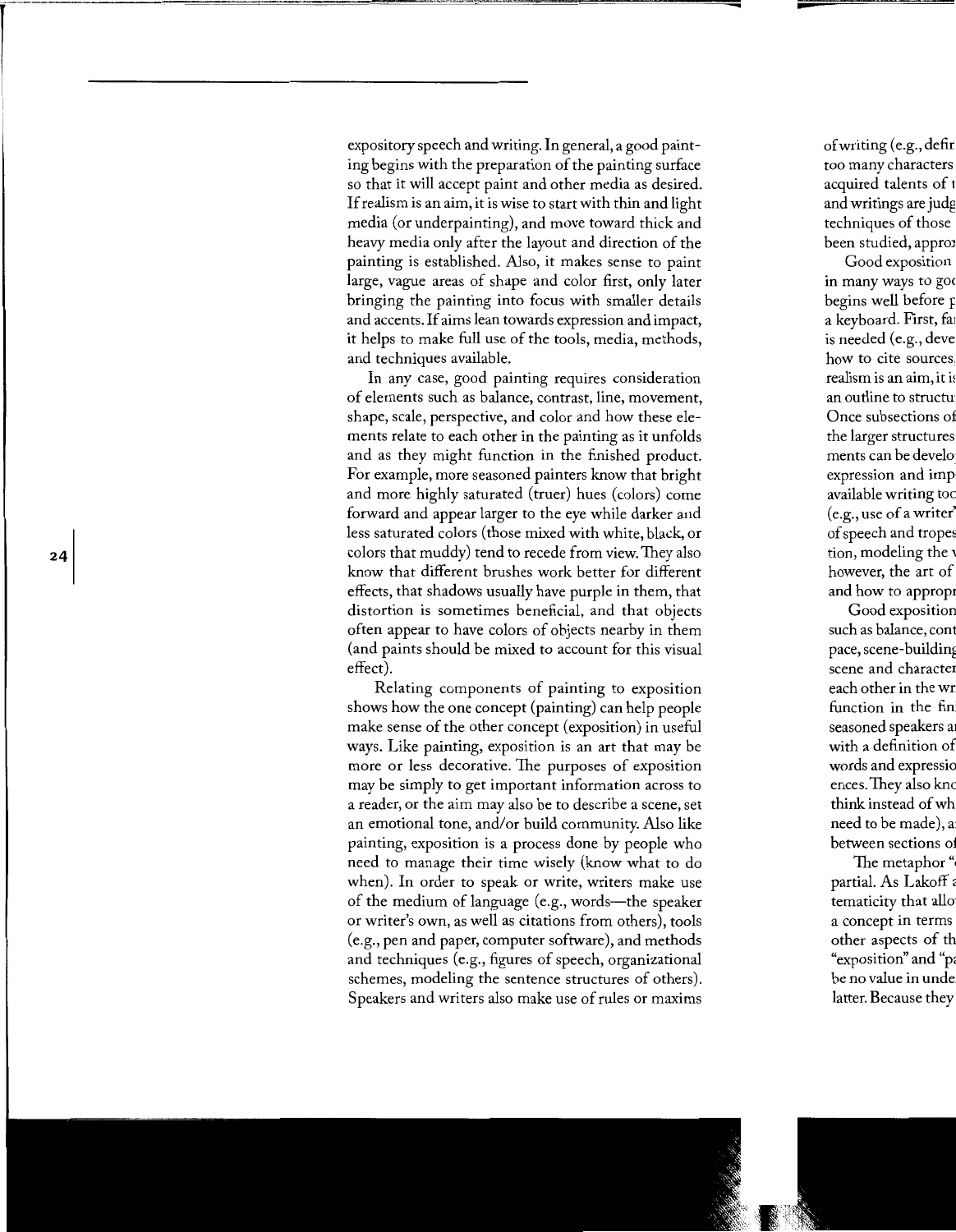of writing (e.g., define unfamiliar terms, don't introduce too many characters or ideas at once), and any native or acquired talents of their own. Because some speeches and writings are judged better than others, methods and techniques of those who speak and write "better" have been studied, approximated, and taught as an art.

Good exposition is a complex process but it is similar in many ways to good painting. In general, good work begins well before pen touches paper or fingers touch a keyboard. First, familiarity with the writing medium is needed (e.g., developing a wide vocabulary, knowing how to cite sources, learning how to use software). If realism is an aim, it is wise to start with a rough sketch or an outline to structure the material offered to the reader. Once subsections of the exposition are envisioned, and the larger structures of writing established, smaller elements can be developed more fully. If aims lean towards expression and impact, it helps to make ample use of available writing tools, media, methods, and techniques (e.g., use of a writer's journal, a wide vocabulary, figures of speech and tropes, creative or idiosyncratic organization, modeling the writing style of others). In all cases, however, the art of writing consists in knowing when and how to appropriately use these various elements.

Good exposition requires consideration of elements such as balance, contrast, order, temporality, logic, clarity, pace, scene-building, narration, person, development of scene and character, and how these elements relate to each other in the writing as it unfolds and as they might function in the finished product. For example, more seasoned speakers and writers know that it helps to start with a definition of important terms and that different words and expressions are appropriate to different audiences. They also know that readers often read what they think instead of what is there (and adjustments for this need to be made), and that transitions are often helpful between sections of speech or text.

The metaphor "exposition is painting" is useful, but partial. As Lakoff and Johnson explain, "the very systematicity that allows us to comprehend one aspect of a concept in terms of another ... will necessarily hide other aspects of the concept" (10). If the concepts of "exposition" and "painting" were the same, there would be no value in understanding the former in terms of the latter. Because they are different, "exposition is painting"

necessarily highlights some aspects of exposition and hides others.

One obvious difficulty with the "exposition is painting" metaphor is the differences between the media of painting (e.g., paint, water, and oil) and the media of communication (e.g., words and images). While it may be possible to mix or buy new colors to add to a palette, there is only a finite range of possible colors that painters can use. This is not true oflanguage media. The possibility of creating new words and using these words in new and different ways is a kind of media magic that no other art can claim.

Another difficulty with the "exposition is painting" metaphor is the difference between the eye and the ear. Components of the visual environment (e.g., color and line) differ from those of oral and written composition (e.g., pitch and word choice). Because each practice has its own aesthetic, the aesthetics of painting would not simply translate to those of exposition. Also, the holistic and near-instantaneous way visuals are received (seen) is different from the temporally stretched-out way oral/written texts are received (heard/read). There is, however, some comparison between oral/written texts and more complex visual art that has enough going on in it to generate thought across time.

Compared to the conduit metaphor, however, the metaphor "exposition is painting" shows significant strengths. It highlights artistic and creative aspects of communication without "hiding" the possibilities of information transfer (ideas and words, like visions and images, can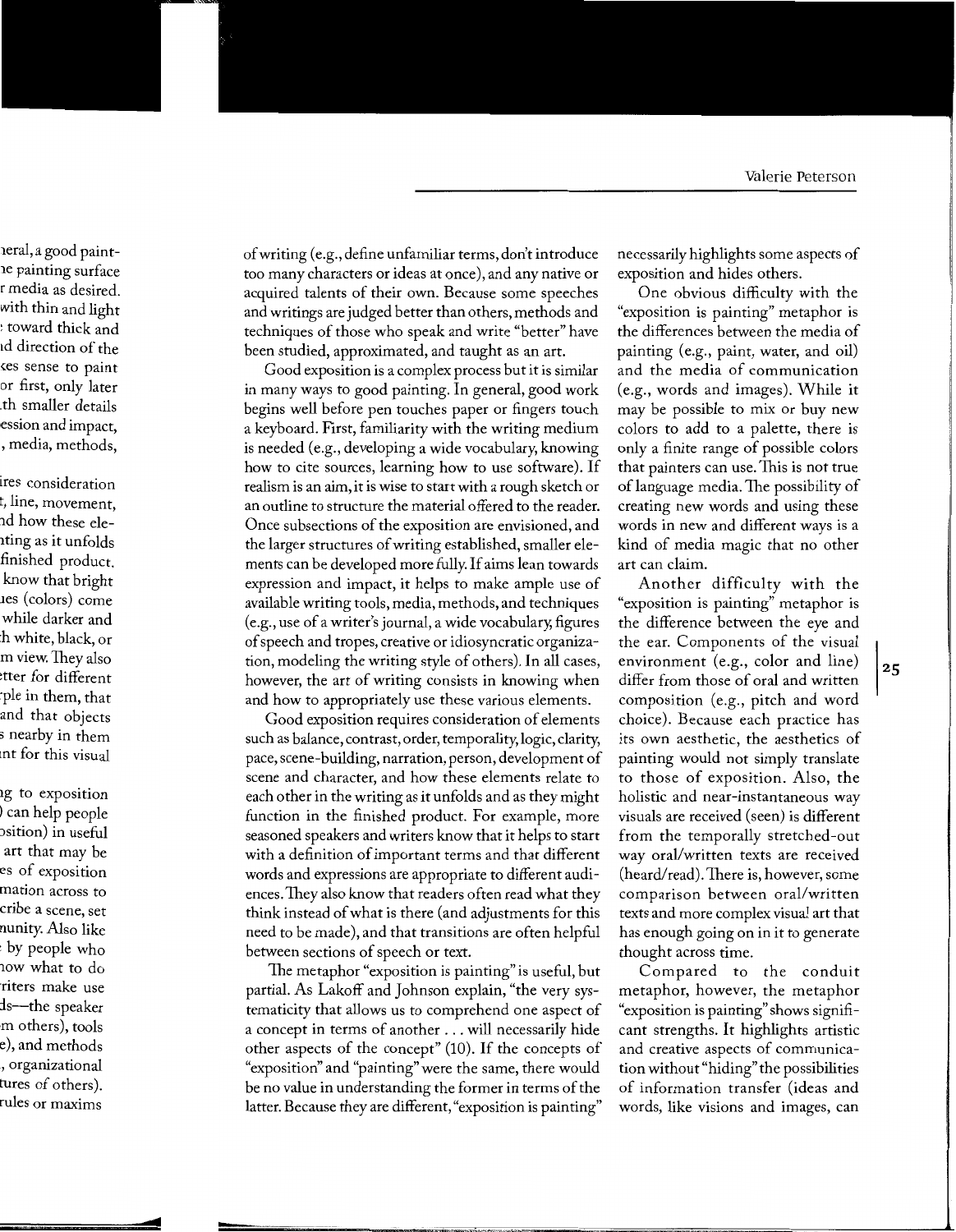be shared). As an entailment of the broader metaphor "communication is an art," which humanizes matters and makes room for comparison with concrete artistic experience, "exposition is painting" is evocative enough to generate multiple comparisons that seem to ring true with experience. Unlike the transmission model, the metaphor "exposition is painting" does not privilege receivers (viewers of paintings), but neither does it discount them from the communication process. The metaphor also suggests how communicators may change as a consequence of the process of exposition (just as painters may learn from other artists and from their own efforts and just as viewers of paintings may be affected by what they see).

Highlighting process in addition to product, the metaphor "exposition is painting" draws attention to activities (process-verbs) as well as objects (stuff-nouns). Thus, media, tools, methods, techniques, maxims, and talent appear as systematic and integrated facets of expository communication rather than as discrete elements. This contrasts with the conduit metaphor and its often troubled distinctions between sender, message, and channel (e.g., is the sender's *body* part of the sender? part of the channel? part of both?). Despite its limitations, the "exposition is painting" metaphor corrects weaknesses of the conduit metaphor. Its strengths recommend it as a useful alternative for those who theorize, teach, and practice communication.

#### **Persuasion is Throwing**

The conceptualization of persuasive communication can be traced back to the ancient Greeks and their theorization of rhetoric. For Socrates, Plato, and others who preferred dialectic and philosophical inquiry, rhetoric was a less praiseworthy sort of communication, one that sought shortcuts to knowledge, swayed the uneducated, and could be used to make the weaker argument appear the stronger. For Aristotle, however, "rhetoric" had no necessarily negative connotation, in itself. Instead, the power of language to transform its hearers was recognized as simply "an ability, in each [particular] case, to see the available means of persuasion'' (36). This power could be used by the just or the unjust, for good or ill, in any context where political speech might occur.

More recently, events in World War II and the proliferation of mass media have inspired scholarship regarding negative powers of persuasive language: the way words and images inspire hate, justify evil, and move audiences to act against their own interests and towards the interests of others (e.g., corporations, governments, ideologies). Much of this scholarship marks a return to more negative understandings of rhetoric, persuasion, and even the more traditionally neutral term "argument."

As Lakoff and Johnson (1980) demonstrate, the conceptual metaphor "argument is war" is reflected in everyday English language expressions including "your claims are indefensible ... He attacked every weak point in my argument ... His criticisms were right on target ... He shot down all of my arguments" (4). Lakoff and Johnson show how the metaphor "argument is war" is not simply a linguistic figure, but a way of understanding that is profoundly woven into the culture. "[It] structure[s] (at least in part) what we do and how we understand what we are doing when we argue" (5). As a consequence, other possible understandings of argument that might be generated by different but related metaphors (e.g., argument is wrestling) are overshadowed.

Many understandings of persuasion are similarly limited. Metaphors such as "persuasion is trickery" and "persuasion is seduction'' most closely attend to negative consequences of persuasion. These and related metaphors are effective at highlighting some of the dangers of persuasion, but they hide many of the ways in which persuasion can be characterized by good intentions and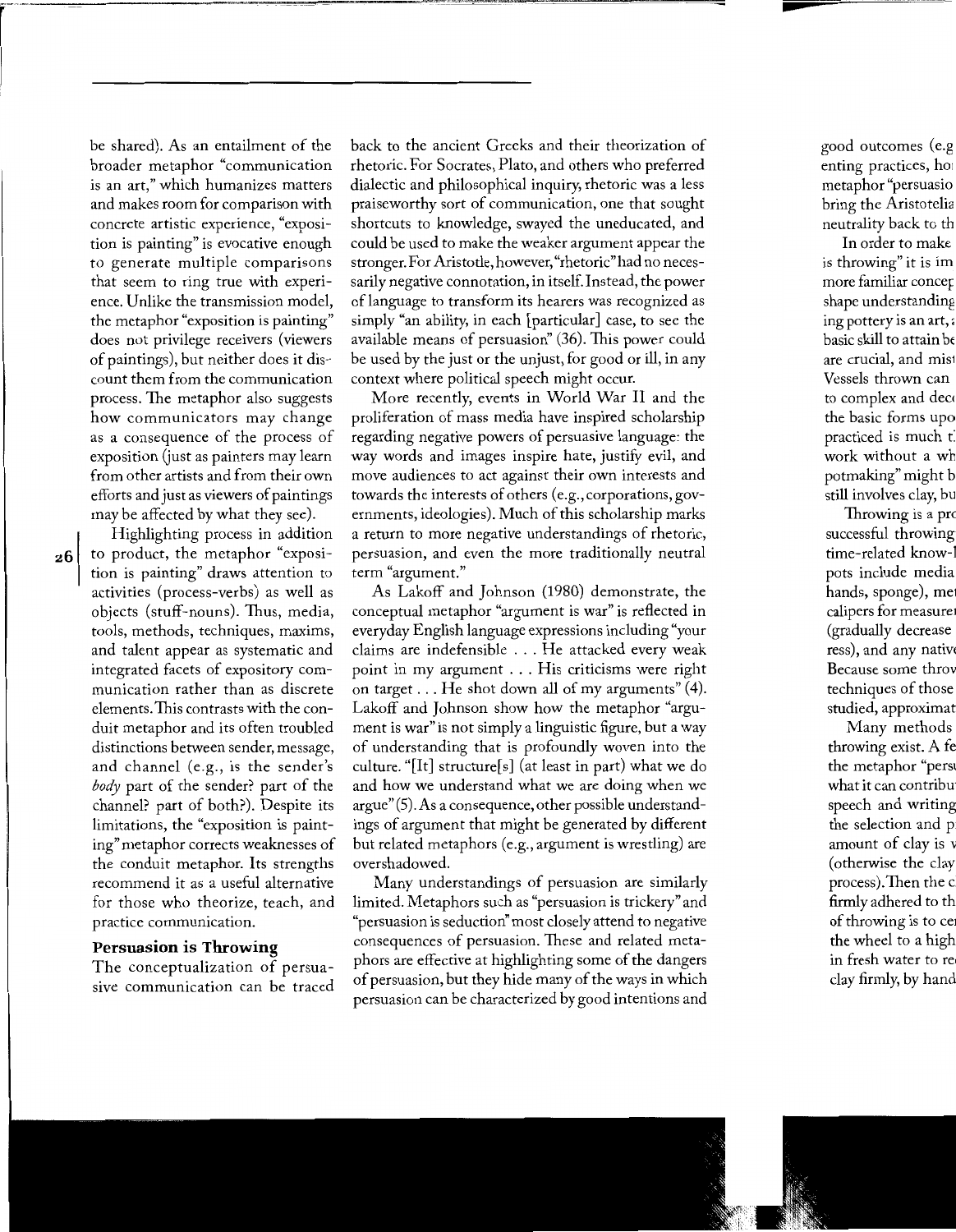good outcomes (e.g., good statesmanship, good parenting practices, honest and thoughtful wooing). The metaphor "persuasion is throwing" is offered as a way to bring the Aristotelian recognition of power and moral neutrality back to the understanding of persuasion.

In order to make sense of the metaphor "persuasion" is throwing" it is important to explore the second and more familiar concept/term of the pair and how it might shape understandings of the first. Like painting, throwing pottery is an art, and it is perhaps a more demanding basic skill to attain because proper sensitivity and timing are crucial, and mistakes with the clay are often final. Vessels thrown can range from simple and functional to complex and decorative, but the process of creating the basic forms upon which other techniques may be practiced is much the same. For those who prefer to work without a wheel, the metaphor "persuasion is potmaking" might be preferable. In this case, throwing still involves clay, but pots are "built up" by hand.

Throwing is a process done by a person. This means successful throwing, like successful painting, requires time-related know-how. The components of throwing pots include media (e.g., the clay, water), tools (e.g., hands, sponge), methods and techniques (e.g., use of calipers for measurement), rules or maxims of throwing (gradually decrease pressure on the clay as you progress), and any native or acquired talents of the potter. Because some throwing is judged better, methods and techniques of those who throw "better" work has been studied, approximated, and taught as an art.

Many methods and techniques of good pottery throwing exist. A few are offered here to suggest what the metaphor "persuasion is throwing" highlights and what it can contribute to an understanding of persuasive speech and writing. In general, a potter begins with the selection and preparation of the clay. A workable amount of clay is wedged (kneaded) until it is ready (otherwise the clay may lose its integrity later in the process). Then the clay is shaped into a cone or ball and firmly adhered to the surface of the wheel. The next task of throwing is to center the clay. This involves bringing the wheel to a high speed, repeatedly bathing the clay in fresh water to reduce friction, and compressing the clay firmly, by hand, with well-braced force.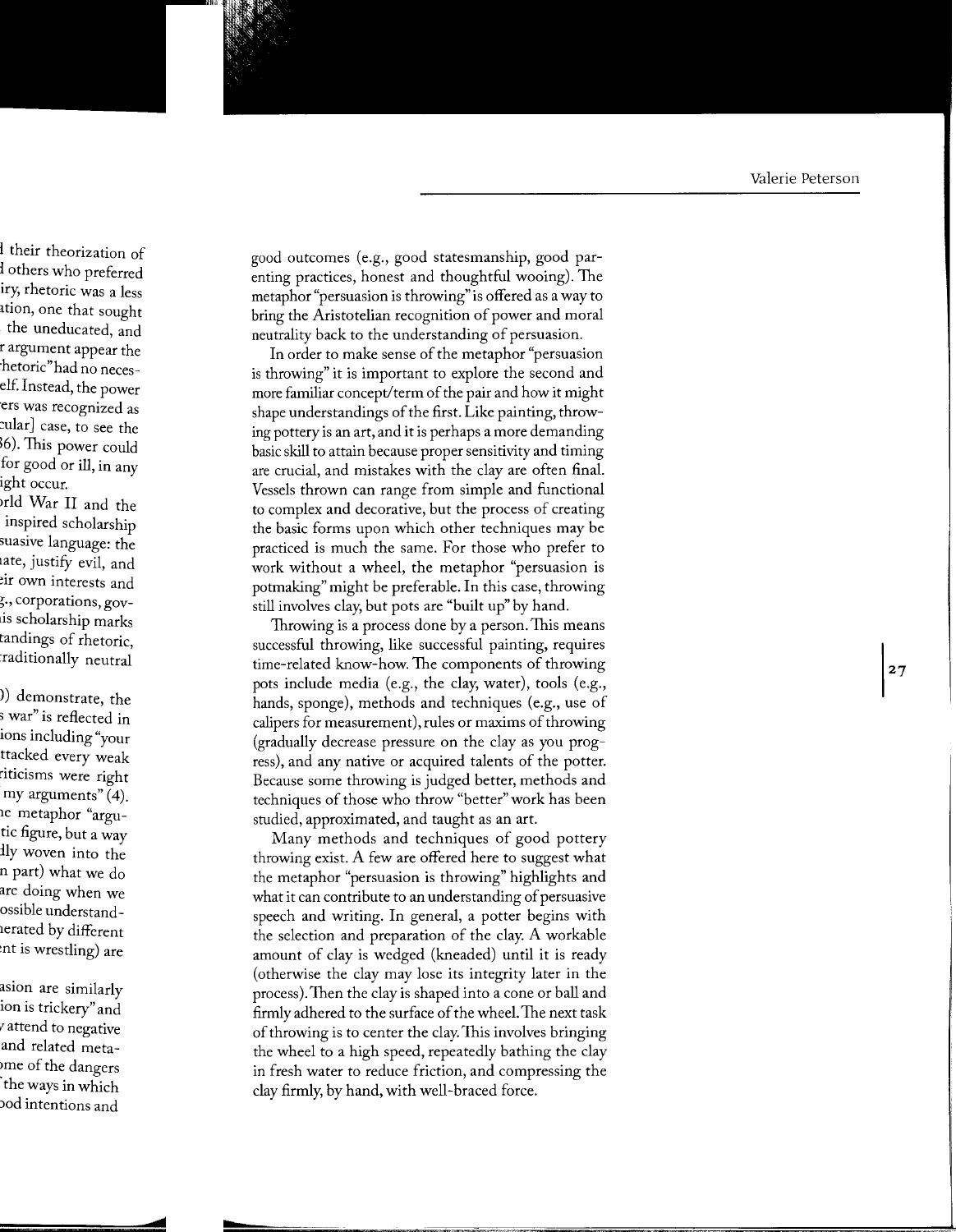When the clay is centered, a form is opened by pushing into the middle of the mound with fingers or thumb. The sides of the resulting low bowl or volcano shape can then be worked upwards. This is done with the strategic exertion of pressure on either side of the wall of the vessel, pulling clay up slowly from the base of the vessel to the top. Because different clays have different characteristics of resilience and plasticity, practice with a wide variety of clays and familiarity with the clay at hand helps the potter know how to proceed. As the form grows, the speed of the wheel should be reduced to cut back on the effects of centrifugal force. The height of the form should be established first, then specifics of its curvature articulated. The final step of throwing is removing the form from the wheel, which is easier if the base of the form is scored. A string or wire, water, and pot-lifters make this process easier.

Relating components of throwing to persuasion shows how the one concept helps make sense of the other. Like throwing, persuasion is an art that may be more or less effective, well executed, and/or beautiful. The purposes of persuasion may be a change in attitude or action, but there is always a change involved. Also like throwing, persuasion is a temporally sensitive process. Persuaders need to choreograph their performances, saying the right kinds of things at the right times.

Like expository speakers and writers, persuaders make use of the medium of language. The difference is persuaders think of audiences as a kind of medium to be manipulated to their persuasive ends. Persuasion involves tools of speech and writing (e.g., words, images) and methods and techniques of persuasion (e.g., emotional appeals, the use of expert testimony). Persuaders also make use of rules or maxims of persuasion (e.g., speak to audience needs and interests, ask early for more than is ultimately desired), and any native or acquired talents of their own.

Persuading is a complex process but similar in many ways to throwing pots. In general, persuaders need to know the extent of and/or have faith in their own persuasive skills. Good persuaders begin by attending to the audience. Persuaders may choose better (e.g., more receptive, more intelligent, more manageable) audience members from a larger pool. They may prepare audiences for persuasive messages with other techniques of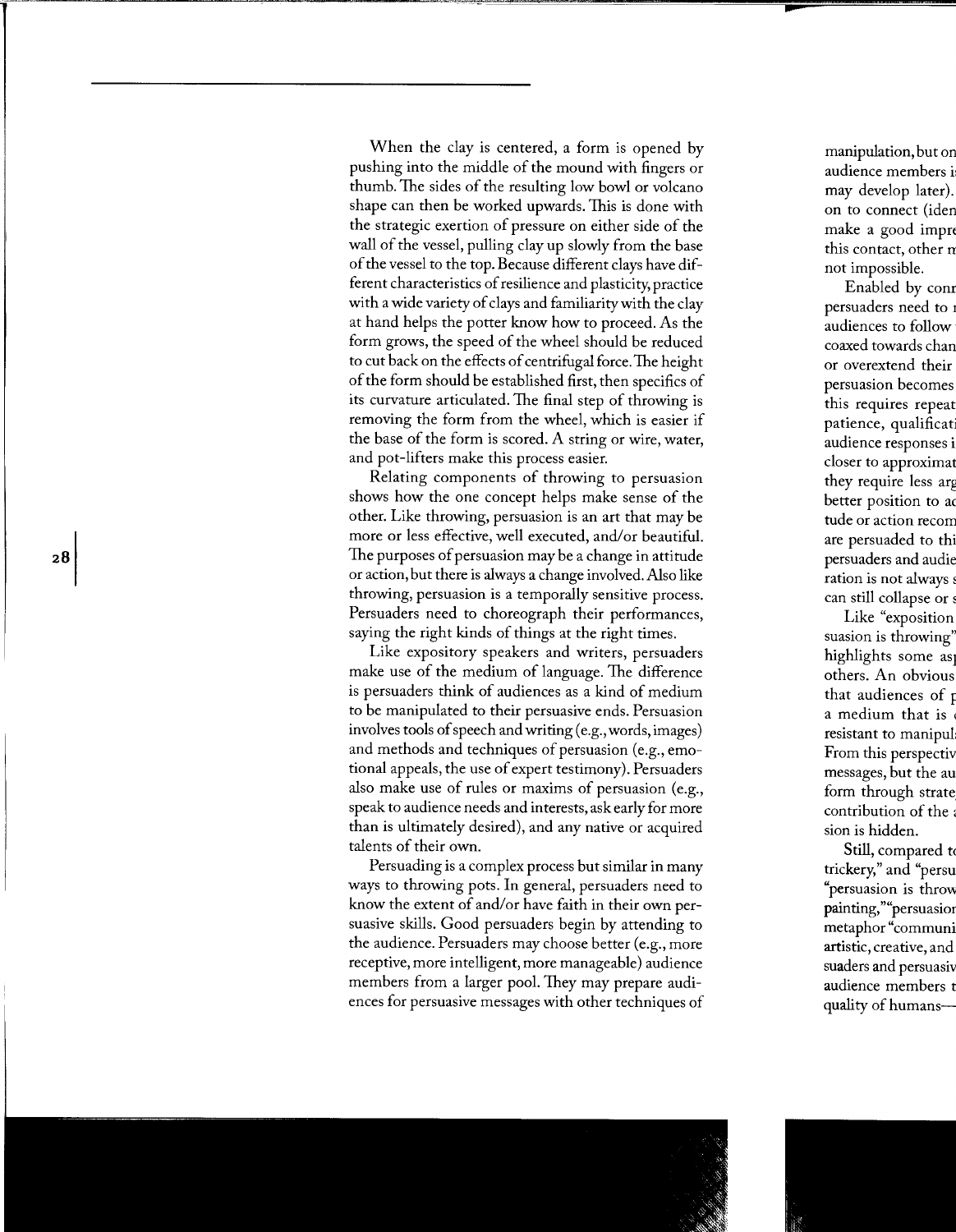manipulation, but only to the degree that the integrity of audience members is maintained (otherwise, problems may develop later). In any case, persuaders try early on to connect (identify) with the audience and/or to make a good impression (establish ethos). Without this contact, other manipulations will prove difficult if not impossible.

Enabled by connections established at the outset, persuaders need to minimize friction while preparing audiences to follow their lead. Audiences should to be coaxed towards change in ways that do not compromise or overextend their capacity for flexibility (otherwise persuasion becomes coercion, force, or torture). Often this requires repeated efforts in the same direction, patience, qualification of claims, and sensitivity to audience responses in the moment. As audiences come closer to approximating the perspectives of persuaders, they require less argumentative pressure and are in a better position to adopt details of the change of attitude or action recommended. Once audience members are persuaded to think or act differently, ties between persuaders and audience members may be cut, but separation is not always simple and newly formed attitudes can still collapse or suffer damage.

Like "exposition is painting," the metaphor "persuasion is throwing" is useful but partial. It necessarily highlights some aspects of persuasion while hiding others. An obvious difficulty with this metaphor is that audiences of persuasion are compared to clay, a medium that is complex, plastic, and somewhat resistant to manipulation, but lacking its own volition. From this perspective, the persuader creates not simply messages, but the audience itself-changed into a new form through strategic manipulation. As a result, the contribution of the audience to the process of persuasion is hidden.

Still, compared to "argument is war," "persuasion is trickery," and "persuasion is seduction," the metaphor "persuasion is throwing" is useful. Like "exposition is painting,""persuasion is throwing" is related to the larger metaphor "communication is an art," and highlights the artistic, creative, and potentially positive aspects of persuaders and persuasive communication. Because it likens audience members to clay, it highlights the malleable quality of humans—their vulnerability and fragility—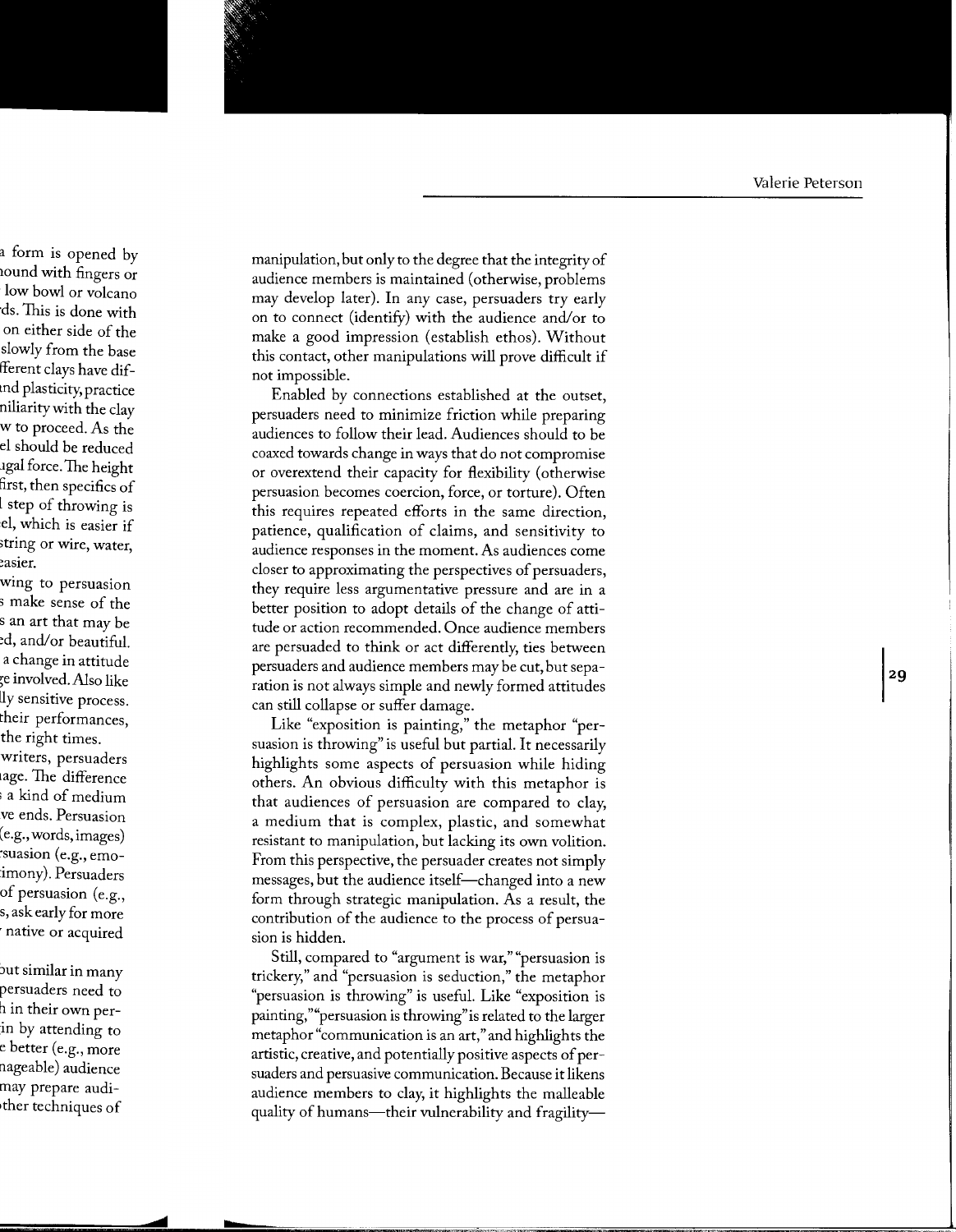and the corresponding responsibility of action required of persuaders in order to bring about good/beautiful results. The metaphor "persuasion is throwing" also highlights the temporal nature of persuasion (see Leff, 1986), as well as how persuasion may be assessed as more or less successful, good, or beautiful depending on the people/society/culture who judge it.

The metaphor "persuasion is throwing" does well when compared to the conduit metaphor because it reflects the fact of transmission. It also suggests how communicators learn how to persuade (just as potters learn from other artists and from their own successes and failures) and how audiences may be changed as a consequence of the process of persuasion. Like the metaphor "exposition is painting," "persuasion is throwing" highlights process in addition to product, and integration in addition to discrete elements. Despite its limitations, the strengths of the "persuasion is throwing" metaphor recommend it as a useful alternative metaphor for understanding communication.

#### **Conclusion**

No one metaphor can adequately tackle the complex phenomenon that is human communication. Yet people in positions of relative power such as teachers of speech and writing, theorists oflanguage and communication, political and social leaders, and parents of young children, are in positions where they may impose metaphors of human communication on others. Wittingly or unwittingly, the metaphors they suggest in language, embody in practice, and extrapolate into models or paradigms, help shape understandings of human communication that we all live by. They also highlight some qualities of communication while hiding others.

''A metaphor in a political or economic system, by virtue of what it hides, can lead to human degradation'' (Lakoff & Johnson, 1980, 236). This may very well be true of the conduit metaphor. While the conduit metaphor and the transmission models of communication it supports may be adequate for understanding some basic communication processes and simple information transfer, they are not adequate for understanding and accounting for other aspects of communication.

For these and other reasons, "painting is exposition'' and "throwing is persuasion'' should be considered viable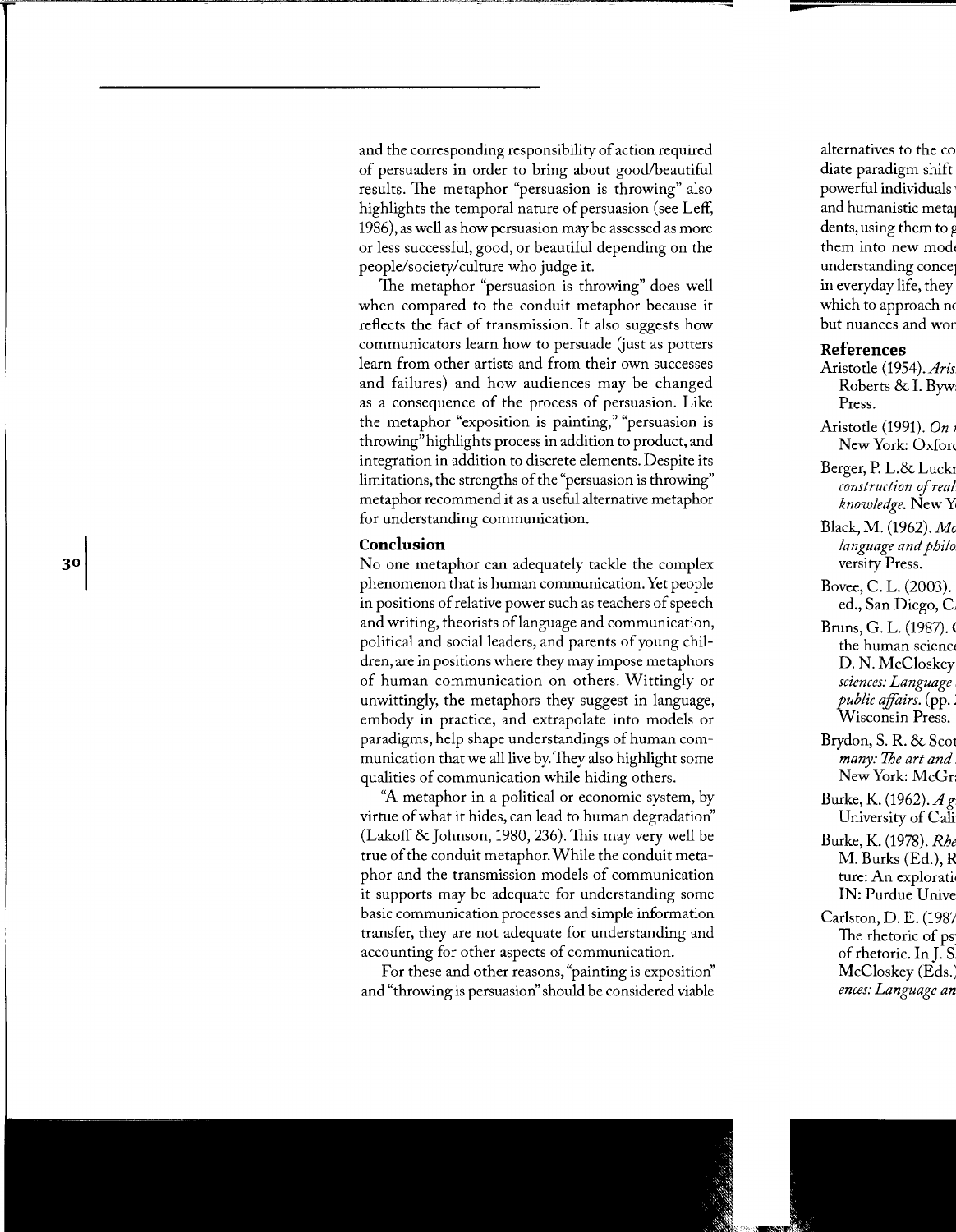alternatives to the conduit metaphor. While an immediate paradigm shift is unlikely, benefits could result if powerful individuals were to start living by these artistic and humanistic metaphors, sharing them with their students, using them to guide their research, and theorizing them into new models and paradigms. As avenues to understanding concepts that govern thought and action in everyday life, they provide fruitful perspectives from which to approach not only processes and components, but nuances and wonders of human communication.

#### References

- Aristotle (1954). Aristotle's rhetoric and poetics. (W. R. Roberts & I. Bywater, Trans.). Oxford: Clarendon Press.
- Aristotle (1991). On rhetoric. (G. Kennedy, Trans.). New York: Oxford University Press.
- Berger, P. L.& Luckmann, T. (1966). The social construction of reality: A treatise in the sociology of knowledge. New York: Anchor Books.
- Black, M. (1962). Models and metaphors: Studies in language and philosophy. Ithaca, NY: Cornell University Press.
- Bovee, C. L. (2003). Contemporary public speaking, 2<sup>nd</sup> ed., San Diego, CA: Collegiate Press.
- Bruns, G. L. (1987). On the weakness of language in the human sciences. In J. S. Nelson, A. Megill, and D. N. McCloskey (Eds.), The rhetoric of the human sciences: Language and argument in scholarship and *public affairs.* (pp. 239-262). Madison: University of Wisconsin Press.
- Brydon, S. R. & Scott, M. D. (2003). Between one and *many: The art and science of public speaking*, 4<sup>th</sup> ed., New York: McGraw Hill.
- Burke, K. (1962). A grammar of motives. Berkeley: University of California Press.
- Burke, K. (1978). *Rhetoric, poetics, and philosophy*. In D. M. Burks (Ed.), Rhetoric, philosophy, and literature: An exploration. (pp. 15-33). West Lafayett, IN: Purdue University Press.
- Carlston, D. E. (1987). Turning psychology on itself. The rhetoric of psychology and the psychology of rhetoric. In J. S. Nelson, A. Megill, and D. N. McCloskey (Eds.), The rhetoric of the human sciences: Language and argument in scholarship and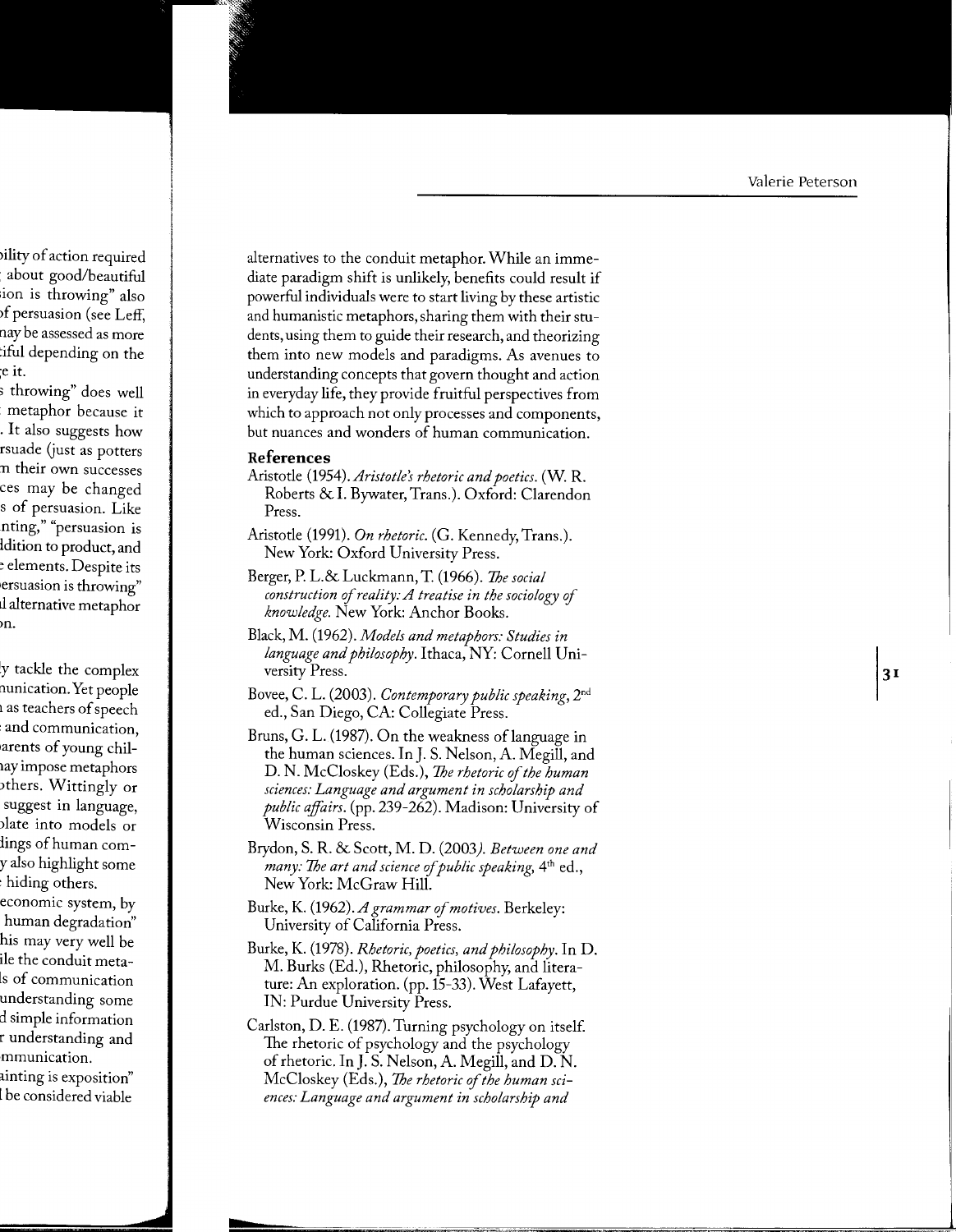*public affairs.* (pp.145-162). Madison: University of Wisconsin Press.

- Carey,]. W. (1989). *Communication as culture.* New York: Routledge.
- Craig, R. T., Marvin, C. A., Peters,]. D., Rothenbuhler, E. W., St.John,]. E., Shepherd, G.J., Striphas, T.G., Zeiler, B. (2002, November). *What we take communication to be: Alternative theoretical conceptions and their consequences.* Panel presented at the annual meeting of the National Communication Association, New Orleans, LA.
- Fromm, E. (1956). *The art of loving.* New York: Harper & Row.
- Hamilton, C. (2003). *Essentials of public speaking,* 2nd ed., Belmont, CA: Wadsworth.
- Koch, A. (2004). *Speaking with a purpose,* 6'h ed., New York: Allyn and Bacon.
- Lakoff, G. (1996). *Moral politics: What conservatives know that liberals don't.* Chicago: University of Chicago Press.
- Lakoff, G. (1987). *Women, fire, and dangerous things: What categories reveal about the mind.* Chicago: University of Chicago Press.
- Lakoff, G. &Johnson, M. (1999). *Philosophy in the flesh: The embodied mind and its challenge to Western thought.* New York: Basic Books.
- Lakoff, G. &Johnson, M. (1980). *Metaphors we live by.* Chicago: The University of Chicago Press.
- Lakoff, G. & Turner, M. (1989). *More than cool reason: A field guide to poetic metaphor.* Chicago: University of Chicago Press.
- Leff, M. (1986). Textual criticism: The legacy of G. P. Mohrmann. *The Quarterly journal*

*ofSpeech,* 72,377-389.

- Lucas, S. (2001). *The art of public speaking,* 7'h ed., New York: McGraw Hill.
- Ortony, A. (Ed.). *Metaphor and thought.* London: Cambridge University Press.
- Pearson,]., Nelson, P., Titsworth, S., & Harter, L. (2003). *Human Communication.* New York: McGraw Hill.
- Pepper, S.C. (1942). *World hypotheses.* Berkeley: University of California Press.